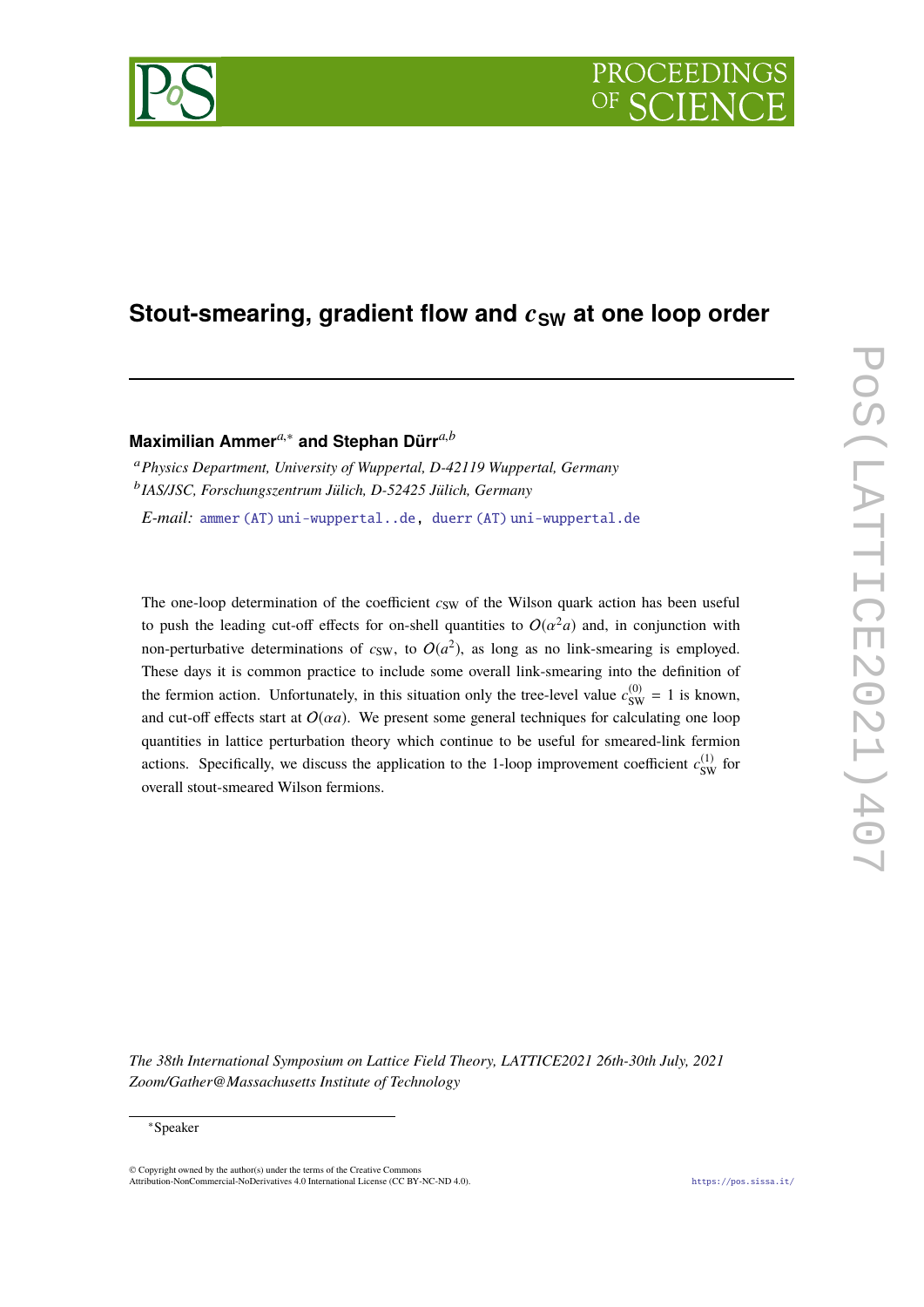# **1. Introduction**

In the original work Sheikholeslami and Wohlert  $[1]$  noted that the improvement coefficient  $c_{SW}$ has to be equal to one at tree level. Wohlert later calculated its value at one loop order using twisted boundary conditions as a regulator  $[2]$ . More one-loop calculations of  $c_{SW}$  have been performed by Aoki and Kuramashi [\[3\]](#page-6-2) focusing on different improved gauge actions and by Horsley et al. [\[4\]](#page-6-3) for SLiNC fermions (i.e. with stout-smearing in the Wilson part of the fermion action but not in the clover term). Our aim is to calculate  $c_{SW}$  to one loop order for the Wilson-clover action including overall stout smearing. Furthermore because of the close relation of stout-smearing to the gradient flow of the Wilson action we are able to directly extend our results to the case of flowed fields.

### <span id="page-1-1"></span>**2.** The perturbative determination of  $c_{SW}$

The Sheikholeslami-Wohlert-coefficient  $c_{SW}$  of the  $O(a)$ -improved action:

$$
S_I = S_{\text{Wilson}} + c_{\text{SW}} \cdot \sum_{x} \sum_{\mu < \nu} \bar{\psi}(x) \frac{1}{2} \sigma_{\mu\nu} F_{\mu\nu}(x) \psi(x) \tag{1}
$$

has a perturbative expansion  $c_{SW} = c_{SW}^{(0)} + g_0^2 c_{SW}^{(1)} + O(g_0^4)$  in powers of the bare coupling  $g_0^2 = 2N_c/\beta$ . It can be calculated via the quark-quark-gluon-vertex function

$$
\mu, a \qquad \Lambda_{\mu}^{a}(p,q) = \sum_{L=0}^{\infty} g_0^{2L+1} \Lambda_{\mu}^{a(L)}(p,q).
$$
 (2)

The number of loops *L* corresponds to the numbering of the expansion coefficients  $c_{SW}^{(L)}$ . At tree level it is given by the lattice version of the qqg-vertex:

$$
\Lambda_{\mu}^{a(0)}(p,q) = (V_1^a)_{\mu}(p,q) \tag{3}
$$

$$
= -g_0 T^a \left( i\gamma_\mu + a \left( \frac{1}{2} (p_\mu + q_\mu) - \frac{i}{2} c_{SW}^{(0)} \sum_{\nu} \sigma_{\mu\nu} (p_\nu - q_\nu) \right) + O(a^2) \right) \tag{4}
$$

Sandwiching its expansion in powers of  $a$  with on-shell spinors  $u$  and  $\overline{u}$ .

$$
\bar{u}(q)\Lambda_{\mu}^{a(0)}(p,q)u(p) = -g_0 T^a \bar{u}(q) \left( i\gamma_{\mu} + \frac{a}{2} \left( 1 - c_{SW}^{(0)} \right) (p_{\mu} + q_{\mu}) \right) u(p) + O(a^2).
$$
\n(5)

gives the condition  $c_{SW}^{(0)} = 1$  $c_{SW}^{(0)} = 1$  to eliminate  $O(a)$  contributions<sup>1</sup>.

<span id="page-1-0"></span><sup>&</sup>lt;sup>1</sup>Technically  $c_{SW}^{(0)} = r$  where *r* is the Wilson parameter.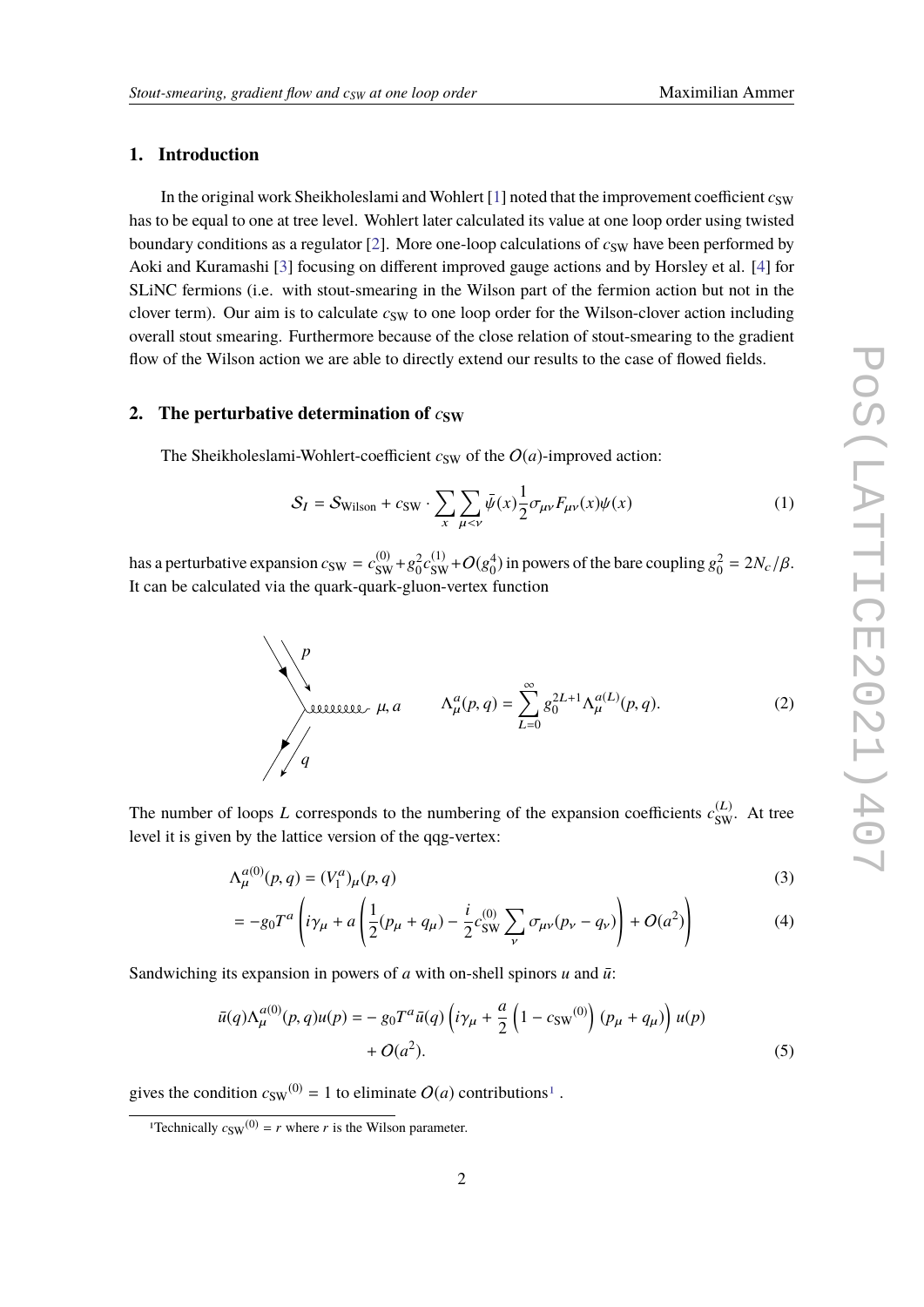

**Figure 1:** The six one-loop diagrams contributing to the vertex function in lattice perturbation theory.

At one-loop level the general form of the vertex function is

$$
g_0^3 \Lambda_\mu^{a(1)} = -g_0^3 T^a \left( \gamma_\mu F_1 + a q \gamma_\mu F_2 + a \gamma_\mu \rlap{\,/}F_3 + a (p_\mu + q_\mu) G_1 + a (p_\mu - q_\mu) H_1 \right) \tag{6}
$$

At  $O(a)$   $F_2$  and  $F_3$  do not contribute on-shell and  $H_1$  vanishes due to symmetry arguments [\[3\]](#page-6-2). Sandwiching with on-shell spinors again gives

$$
g_0^3 \bar{u}(q) \left(\frac{a}{2} c_{\rm SW}^{(1)}(p_\mu + q_\mu) T^a + \Lambda_\mu^{a(1)}(p, q)\right) u(p)
$$
  
=  $g_0^3 \bar{u}(q) \left(i \gamma_\mu F_1 + \frac{a}{2} (p_\mu + q_\mu)(c_{\rm SW}^{(1)} - 2G_1) T^a\right) u(p) + O(p^2, q^2) + O(a^2),$  (7)

which results in the condition

$$
c_{\text{SW}}^{(1)} = 2G_1. \tag{8}
$$

In Ref. [\[3\]](#page-6-2) it is pointed out, that  $G_1$  can be easily extracted from the vertex function by

$$
G_1 = -\frac{1}{8} \text{Tr} \left( \left( \frac{\partial}{\partial p_\mu} + \frac{\partial}{\partial q_\mu} \right) \Lambda_\mu^{a(1)} - \left( \frac{\partial}{\partial p_\nu} - \frac{\partial}{\partial q_\nu} \right) \Lambda_\mu^{a(1)} \gamma_\nu \gamma_\mu \right)_{p,q \to 0}^{\mu \neq \nu} . \tag{9}
$$

The six diagrams that contribute at one loop level are shown in figure 1.

$$
\Lambda_{\mu}^{a(1)} = \sum_{i=a,...,f} \Lambda_{\mu}^{a(1)(i)} = \sum_{i=a,...,f} \int_{-\pi}^{\pi} \frac{\mathrm{d}^4 k}{(2\pi)^4} I_{\mu}^{a(i)}(p,q,k). \tag{10}
$$

All of them except the tadpole diagram (d) lead to IR-divergent integrals. To calculate them separately their divergence needs to be analytically split off and the remaining constant part calculated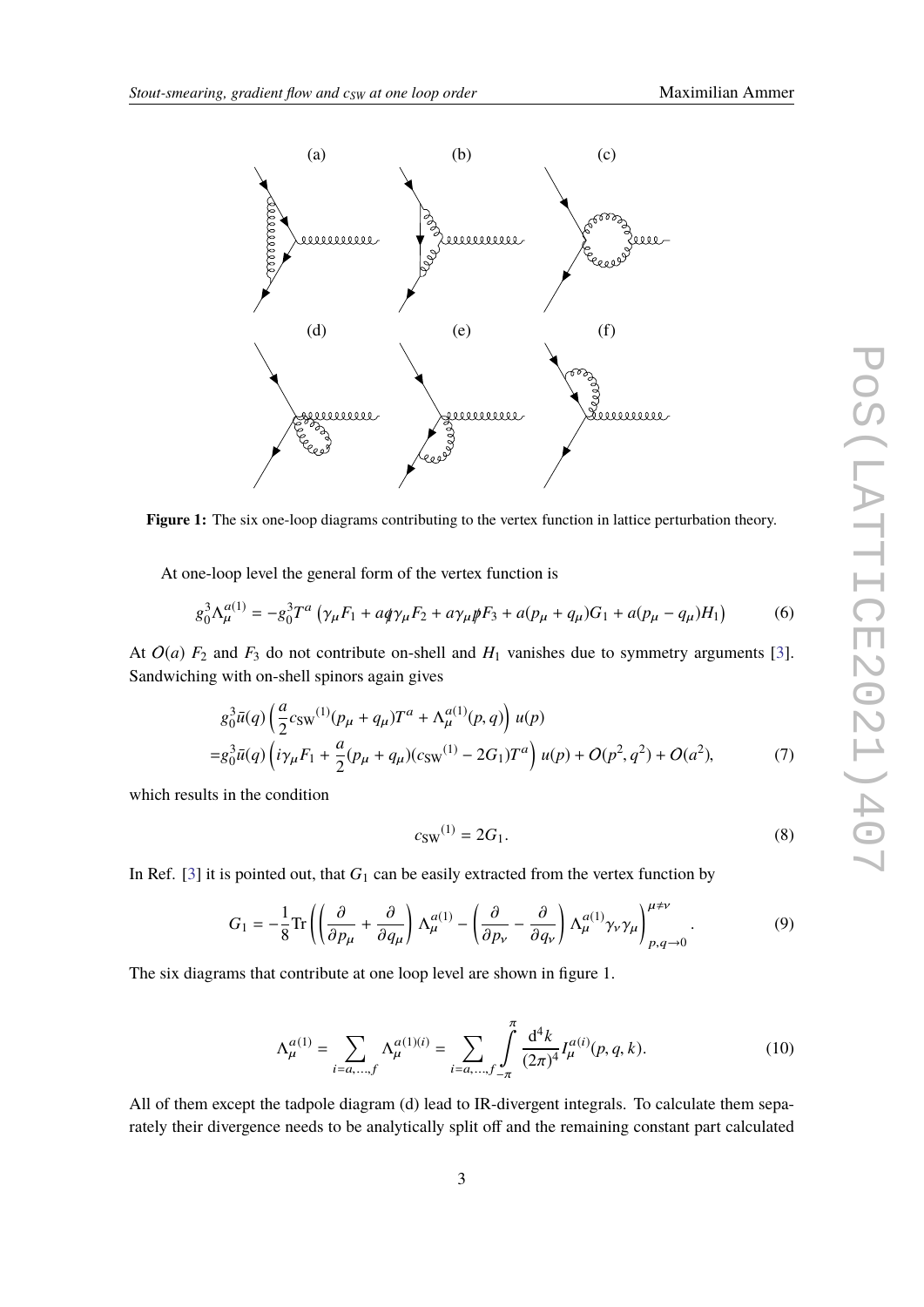numerically. One possibility is to use a small fictitious gluon mass  $\mu$  (as was done in [\[3\]](#page-6-2)). To this end an analytically solvable integrand with the same divergent behaviour *J* is subtracted from the original integrand *I*:

$$
G_1^{(i)} = \int_{-\pi}^{\pi} \frac{d^4k}{(2\pi)^4} \left[ I_{\mu}^{(i)}(k) - \theta(\pi^2 - k^2) J_{\mu}^{(i)}(k, 0) \right] + \frac{\Omega_3}{(2\pi)^4} \int_{0}^{\pi} J_{\mu}^{(i)}(k, \mu^2) k^3 dk \tag{11}
$$

The Heaviside-function makes *J* analytically solvable containing the non-zero gluon mass. As an example, let us consider diagram (c):

$$
I_{\mu}^{a(c)} = \sum_{b,c} \sum_{\nu,\rho} V_{2\nu\rho}^{bc}(p,q,q-p-k) G(k) G(p-q+k) V_{g3\nu\rho\mu}^{bca}(p-q+k,-k,q-p), \tag{12}
$$

where  $V_{2\mu\nu}^{ab}$ ,  $V_{g3\mu\nu\rho}^{abc}$  and  $G(k)$  are the lattice versions of the qqgg-vertex, the ggg-vertex and the gluon proposator respectively. A possible applytically solvable integral can be obtained by expanding the propagator respectively. A possible analytically solvable integral can be obtained by expanding these to  $O(a)$  which gives:

<span id="page-3-0"></span>
$$
J^{(c)} = \frac{3}{4} N_c c_{SW}^{(0)} \frac{2\pi^2}{(2\pi)^4} \int_0^{\pi} \frac{k^3}{(k^2 + \mu^2)^2} dk
$$
 (13)

$$
= \frac{3}{4} N_c c_{\text{SW}}^{(0)} \frac{1}{16\pi^2} \left( \ln \left( \frac{\pi^2}{\mu^2} \right) - 1 \right) + O(\mu^2)
$$
 (14)

Denoting the logarithmic divergence by  $L = \frac{1}{16\pi^2} \ln \left( \frac{\pi^2}{a^2} \right)$ **Denoting the regularism divergence of**  $L = \frac{16\pi^2}{16\pi^2}$  ( $\mu^2$ ) and a integral results in the following contribution from diagram (c):  $\frac{\mu^2}{\alpha}$ and adding the finite result from the *I* − *J*

$$
2G_1^{(c)} = \frac{9}{2}L - 0.0813095\tag{15}
$$

The following table shows the contributions from all diagrams and how their divergent parts add up to zero. The far right column shows the values from [\[3\]](#page-6-2) for comparison. It is worth pointing out

| Diagram | Divergent part    | Constant part | Aoki, Kuramashi |
|---------|-------------------|---------------|-----------------|
| (a)     | $-L/3$            | 0.00457196    | 0.004572(2)     |
| (b)     | $-9L/2$           | 0.0830768     | 0.08311(3)      |
| (c)     | 9L/2              | $-0.0813095$  | $-0.08133(3)$   |
| (d)     | 0                 | 0.297394537   | 0.29739454(1)   |
| (e)     | L/6               | $-0.0175746$  | $-0.017574(1)$  |
| (f)     | L/6               | $-0.0175746$  | $-0.017574(1)$  |
| Sum     | $\mathbf{\Omega}$ | 0.268588292   | 0.26858825(1)   |

that calculating the finite sum of all diagrams directly instead of diagram by diagram can lead to a numerically more accurate result, as the discontinuity introduced through the Heaviside function in [\(12\)](#page-3-0) causes a slower convergence.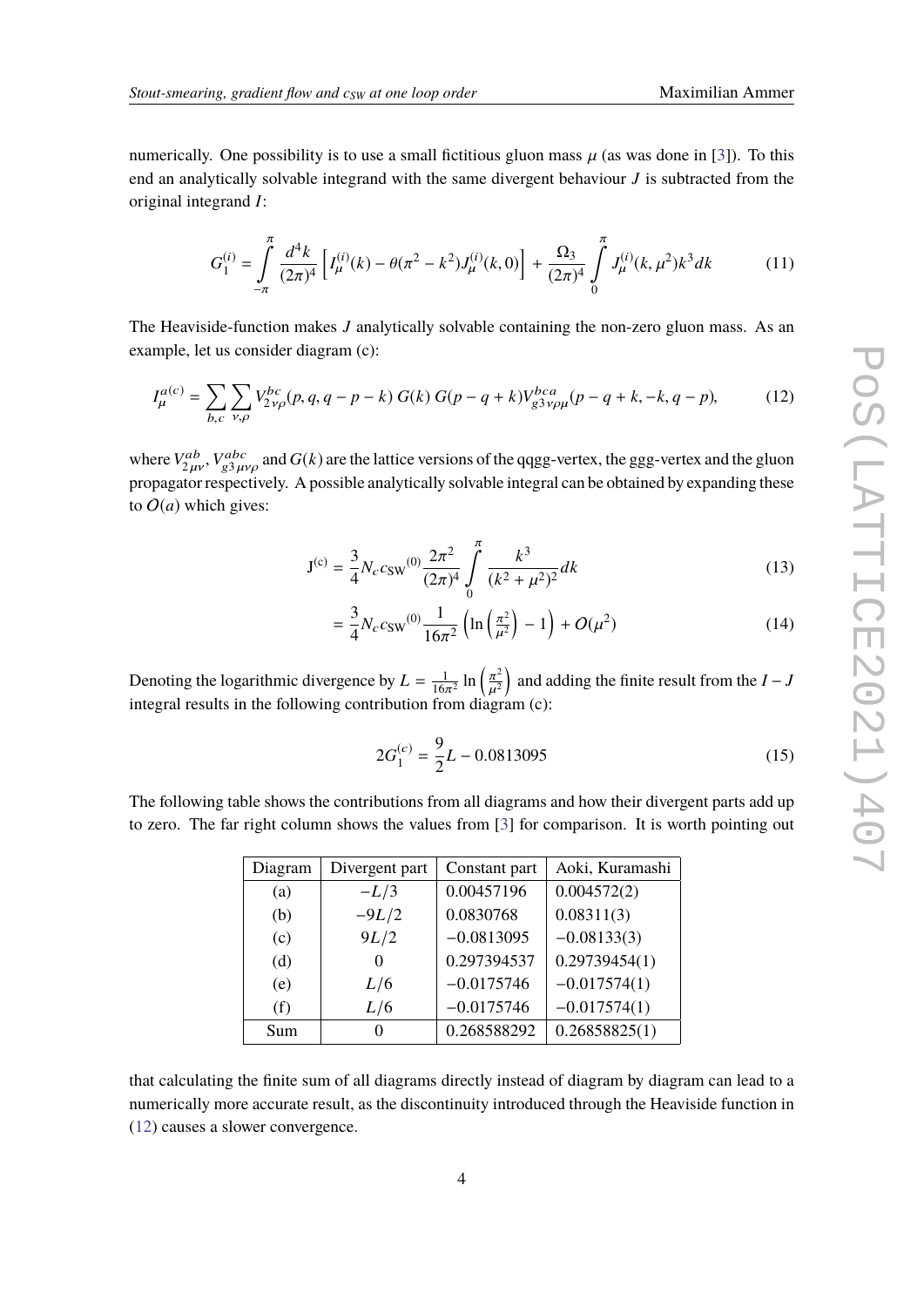#### **3. Perturbative stout smearing and Wilson flow**

Stout smearing with smearing parameter  $\rho$  of the link variable  $U_{\mu}(x)$  is defined through

$$
U_{\mu}^{(1)}(x) = e^{i\rho \mathcal{Q}_{\mu}(x)} U_{\mu}(x)
$$
\n(16)

with

$$
Q_{\mu}(x) = \frac{1}{2i} \left( W_{\mu}(x) - \frac{1}{3} \text{Tr}[W_{\mu}(x)] \right)
$$
 (17)

$$
W_{\mu}(x) = \sum_{\nu \neq \mu} (P^{\dagger}_{\mu\nu}(x) - P_{\mu\nu}(x)),
$$
\n(18)

where  $P_{\mu\nu}(x)$  is the plaquette in the  $\mu$ , v-plane at lattice position *x*. As  $Q_{\mu}(x)$  is anti-hermitian,  $U_{\mu}^{(1)}(x)$  is automatically in *SU*(3) again and the smearing can be iterated leading to  $U_{\mu}^{(n)}(x)$  after *n* smearing steps.

Wilson flow is the gradient flow of the Wilson action  $\mathcal{S}_W$  and defined through the following differential equation:

$$
\partial_t U_\mu(x,t) = -g_0^2 \left\{ \partial_{x,\mu} S_W[U(x,t)] \right\} U_\mu(x,t) = i Q_\mu(x,t) U_\mu(x,t) \tag{19}
$$

$$
U_{\mu}(x,0) = U_{\mu}(x). \tag{20}
$$

Therefore it is easily seen, that the Wilson flow is generated by infinitesimal stout-smearings. This means calculations done in the stout-smearing formalism with parameters  $\rho$  and  $n$  can be transformed into the Wilson flow formalism with flow time *t* by performing the limit  $n \to \infty$ ,  $\rho \rightarrow 0$  with  $n\rho = t$  = const. (*t* in lattice units, i.e.  $t/a^2$ ).

Our goal is to perform perturbative calculations of  $c_{SW}$  as sketched in section [2](#page-1-1) including stout smearing and eventually Wilson flow. Therefore we need a perturbative expansion of the smearing.

### **3.1 Leading order**

The un-smeared original link variable  $U_{\mu}(x)$  has an expansion in terms of the gluon field  $A_{\mu}(x)$ :

$$
U_{\mu}(x) = 1 + ig_0 T^a A_{\mu}^a(x) - \frac{g_0^2}{2} \frac{1}{2} \{T^a, T^b\} A_{\mu}^a(x) A_{\mu}^b(x) + O(g_0^3)
$$
 (21)

At leading order the smeared link variable  $U^{(1)}_{\mu}(x)$  has a similar expansion with a modified gluon field  $A_{\mu}^{a(1)}(x)$ :

$$
U_{\mu}^{(1)}(x) = 1 + ig_0 T^a A_{\mu}^{a(1)}(x) + O(g_0^2)
$$
 (22)

$$
A_{\mu}^{a(1)}(x) = A_{\mu}^{a}(x) + \rho (Q_{\mu}^{a}(x))^{LO}
$$
 (23)

with

$$
(Q_{\mu}^{a}(x))^{LO} = \sum_{\nu=1}^{4} \left( A_{\nu}^{a}(x) + A_{\mu}^{a}(x + \hat{\nu}) - A_{\nu}^{a}(x + \hat{\mu}) \right)
$$
(24)

$$
-A^a_\nu(x-\hat{\nu}) + A^a_\mu(x-\hat{\nu}) + A^a_\nu(x+\hat{\mu}-\hat{\nu}) - 2A^a_\mu(x) \Big) \,. \tag{25}
$$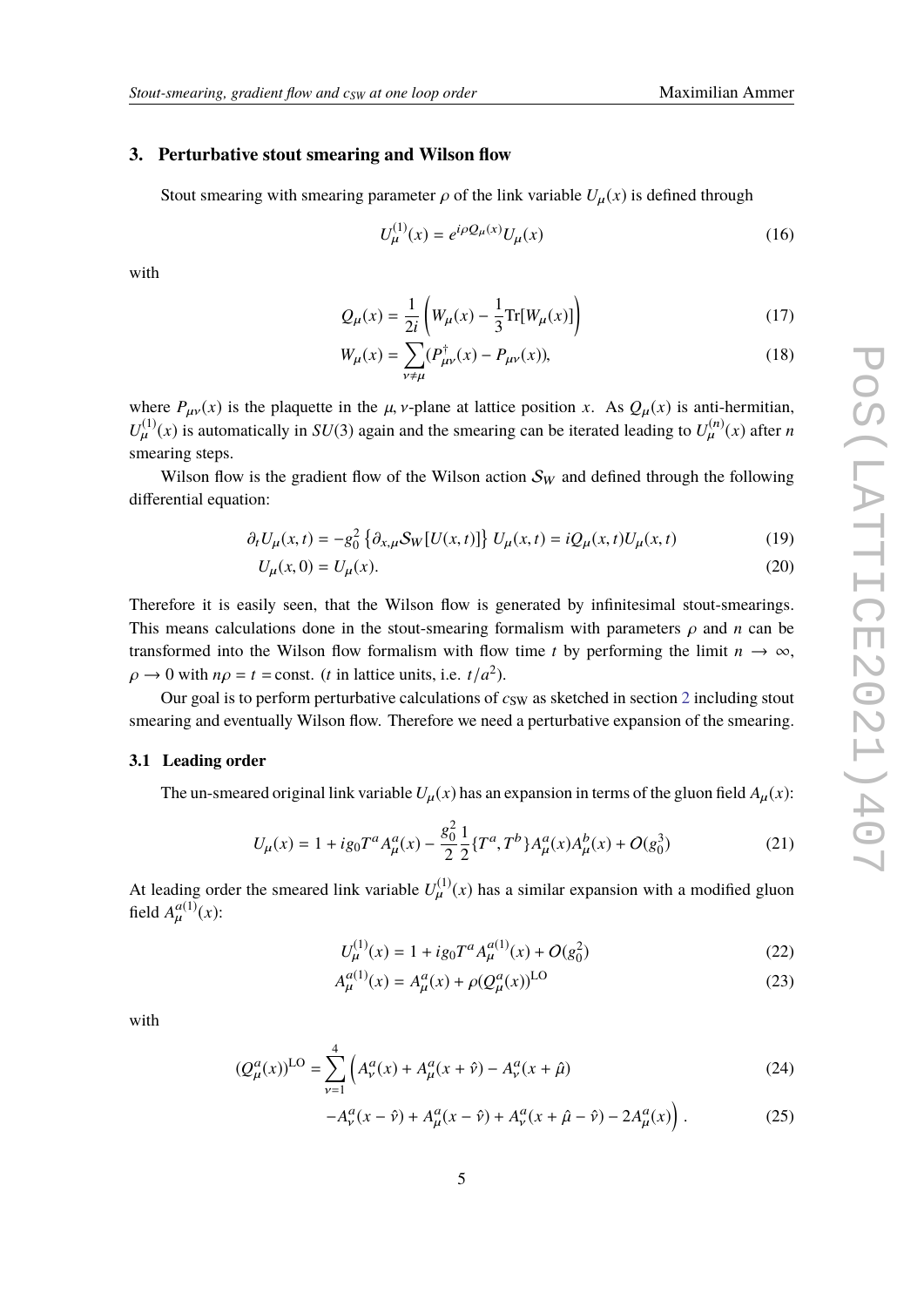After a Fourier transform  $A_{\mu}^{a(1)}(k)$  can be expressed as [\[5\]](#page-6-4):

$$
A_{\mu}^{a(1)}(k) = \sum_{\nu} \left( f(k)\delta_{\mu\nu} - (f(k) - 1)\frac{\hat{k}_{\mu}\hat{k}_{\nu}}{\hat{k}^2} \right) A_{\nu}^a(k) \tag{26}
$$

with  $\hat{k}_{\mu} = 2 \sin(\frac{1}{2})$  $\frac{1}{2}k_{\mu}$ ) and  $f(k) = 1 - \rho \hat{k}^2$ . After *n* smearing steps the overall structure remains the same except for the powers of *n*

$$
A_{\mu}^{a(n)}(k) = \sum_{\nu} \left( f(k)^n \delta_{\mu\nu} - (f(k)^n - 1) \frac{\hat{k}_{\mu} \hat{k}_{\nu}}{\hat{k}^2} \right) A_{\nu}^a(k),
$$
 (27)

which in turn makes it easy to perform the aforementioned limit to the Wilson flow formalism:

$$
A_{\mu}^{a}(k,t) = \sum_{\nu} \left( e^{-t\hat{k}^{2}} \delta_{\mu\nu} - (e^{-t\hat{k}^{2}} - 1) \frac{\hat{k}_{\mu}\hat{k}_{\nu}}{\hat{k}^{2}} \right) A_{\nu}^{a}(k,0). \tag{28}
$$

# **3.2 Next-to-leading order**

At next-to-leading order in addition to the quadratic term involving the already known modified gluon field  $A_{\mu}^{a(1)}(x)$  there is also an anti-symmetric part  $A_{\mu}^{ab(1)}(x)$ :

$$
U_{\mu}^{(1)}(x) = 1 + ig_0 T^a A_{\mu}^{a(1)}(x)
$$
  
 
$$
- \frac{g_0^2}{2} \left( \frac{1}{2} \{ T^a, T^b \} A_{\mu}^{a(1)}(x) A_{\mu}^{b(1)}(x) + \frac{1}{2} [T^a, T^b] A_{\mu}^{ab(1)}(x) \right)
$$
  
 
$$
+ O(g_0^3)
$$
 (29)

with

$$
A_{\mu}^{ab(1)}(x) = 4\rho \cdot \left[ \frac{1}{2} (Q_{\mu}^{a}(x))^{LO} A_{\mu}^{b}(x) + (Q_{\mu}^{ab}(x))^{NLO} \right].
$$
 (30)

Fourier transforming gives:

$$
A_{\mu}^{ab(1)}(k_1, k_2) = 4\rho \sum_{\nu, \rho} g_{\mu\nu\rho}(k_1, k_2) A_{\nu}^a(k_1) A_{\rho}^b(k_2), \tag{31}
$$

where

$$
g_{\mu\nu\rho}(k_1, k_2) = \delta_{\mu\nu} \sin(\frac{1}{2}(2k_{1\rho} + k_{2\rho})) \cos(\frac{1}{2}k_{2\mu})
$$
  
\n
$$
- \delta_{\mu\rho} \sin(\frac{1}{2}(2k_{2\nu} + k_{1\nu})) \cos(\frac{1}{2}k_{1\mu})
$$
  
\n
$$
- \delta_{\nu\rho} \sin(\frac{1}{2}(k_{1\mu} - k_{2\mu})) \cos(\frac{1}{2}(k_{1\nu} + k_{2\nu})).
$$
\n(32)

After *n* iterations we get a sum over the  $A_{\mu}^{(m)}(x)$  from all previous smearing steps:

$$
A_{\mu}^{ab(n)}(k_1, k_2) = 4\rho \sum_{m=0}^{n-1} \left[ \sum_{\nu, \rho} g_{\mu\nu\rho}(k_1, k_2) A_{\nu}^{a(m)}(k_1) A_{\rho}^{b(m)}(k_2) \right].
$$
 (33)